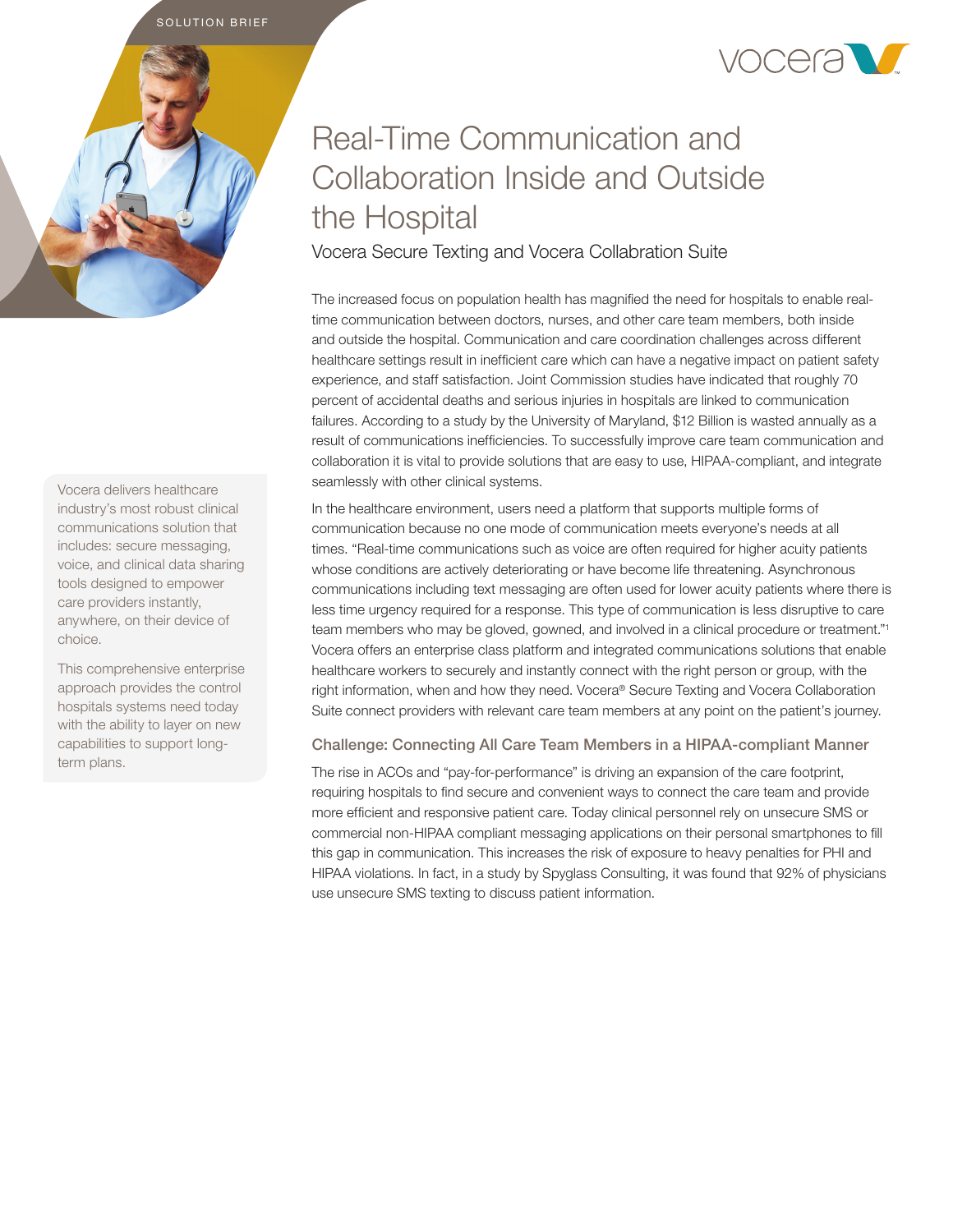## Vocera Secure Texting

Solution: Vocera Secure Texting enables a secure, easy to use, HIPAA-compliant alternative to SMS that leverages the Vocera platform to allow secure texting and voice communication between physicians and care teams. It uses Vocera's synchronized clinical directory, powerful call routing, and workflow capabilities to enable physicians to securely communicate with the extended care team, empowering hospitals to manage and improve overall patient experience and help reduce costs.

Users: Vocera Secure Texting was designed for physicians and support staff who operate in independent practices that may be associated with one or more hospitals or healthcare facilities, but are not based in the acute-care facility. Physicians need to be able to securely text and call multiple hospital care team members while having access to personnel in one or more acute care facilities.

| 10.51 AM<br>$22.5 - 1.$<br>$\cdots$<br><b>Community</b> Mika Brown<br>V<br>STATUS MEGGAGE<br><b>AVERLANLE</b><br>Call Eurorot                                                                                                            | 10:51 AM<br><b>L22% K</b><br>asset 17<br>业<br>Aven, Jonathon - 1<br>Jacoboo Eterbara<br>O Trying at 0:37 AM<br>Is anyone available to pick up blood<br>samples from Riverside today?                                                | <b>HOLD VOIA P</b><br>10:51 AM<br>2.00% ET<br>Contacts<br>Q. Search<br>ଲ.                         |
|------------------------------------------------------------------------------------------------------------------------------------------------------------------------------------------------------------------------------------------|-------------------------------------------------------------------------------------------------------------------------------------------------------------------------------------------------------------------------------------|---------------------------------------------------------------------------------------------------|
| Calls Rocked to<br>Mobile Phone - (455) 555-1234<br>C 3 Now Secure Texts<br>$2:11$ PM<br>Ting, Steven<br>Multiple Organizations<br>Left a VM for you. Call me back when you have a chance.                                               | G)<br>@ loday at 9:37 AM<br>I won't be able to pick them up today.<br>O Today at 12:57 PM<br>August Corporate                                                                                                                       | œ<br>Disclayed Organizations<br>All Organizations<br>Childrens' Home Health                       |
| 12:57 PM<br>Averi, Jonathon, Brad<br>Childrens' Home Health<br>The lab opens at 7:30 in the moming. Be sure to get here<br>before 8 so you can pick up the samples from Riverside<br>Insenh McDaniel<br>12:15 PM<br>Mania Markesi Cantar | The lab coans at 7:30 in the morning. Be<br>sure to get there before 8 so you can pick<br>up the samples. If that's not possible, let<br>me know ahead of time so I can find<br>someone else to pick them up.<br>Thanks guys.<br>G. | Maple Medical Center<br>Riverside Hospital                                                        |
| Don't forget that we need to talk.<br>2 2 Voice Messages<br>Daniel Cross<br>2:51 PM<br>Riverside Hospital<br>Call me back when you can. I need to get some more info<br>from you about some patients.                                    | *** Type your message here<br>Send<br>OP<br>W<br>H.                                                                                                                                                                                 | <b>Co</b> Environmental Services<br>Rapid Response                                                |
| 11:01 AM<br>(555) 231-5583<br>Helio this is Dr. Zimmentan's office calling to let you know<br>we have some lab samples that need to be picked up.                                                                                        | E<br>RTYU<br>O<br>G<br>I F<br><b>H</b><br>s<br>D<br>J K L<br>A<br>$\mathsf{C}$<br>B.<br>z<br>$\times$<br>$\vee$<br>N M<br>۰                                                                                                         | Baker, Jessica<br>Childrens' Home Health<br>dreakinbon.<br>Collins, Lauren                        |
| ල<br>ৼ৽<br>O<br>188<br><b>Tring Colle</b><br>Arrest Made<br><b>Talent</b><br><b>ALC:</b>                                                                                                                                                 | $\ddot{\text{o}}$<br>123<br>space<br>peturn.                                                                                                                                                                                        | <b>Childrens' Moore Model</b><br>e O<br><br>∽<br>Source Toda Miller Calls Contacts<br><b>Mage</b> |
| Dashboard View                                                                                                                                                                                                                           | <b>Secure Texting</b>                                                                                                                                                                                                               | <b>Clinical Directory</b>                                                                         |

| Feature                                                          | <b>Benefit</b>                                                                                                    |  |
|------------------------------------------------------------------|-------------------------------------------------------------------------------------------------------------------|--|
| <b>Regulatory Compliance</b>                                     | Offers secure, traceable, and HIPAA-<br>compliant communication                                                   |  |
| Instant Access to the Right Care Team Members                    | Instantly connect with a role-based enterprise<br>directory of clinical users                                     |  |
| Secure Communication with the Right Devices                      | Send and receive messages on all devices<br>including web browsers, iOS®, Android™, and<br>Vocera wearable Badges |  |
| Communication Confirmation at the<br><b>Right Time and Place</b> | Ensures delivery status tracking for all messages,<br>inside and outside the hospital                             |  |
| <b>Vocera Hosted Solution</b>                                    | Offers full scalability with no hardware required                                                                 |  |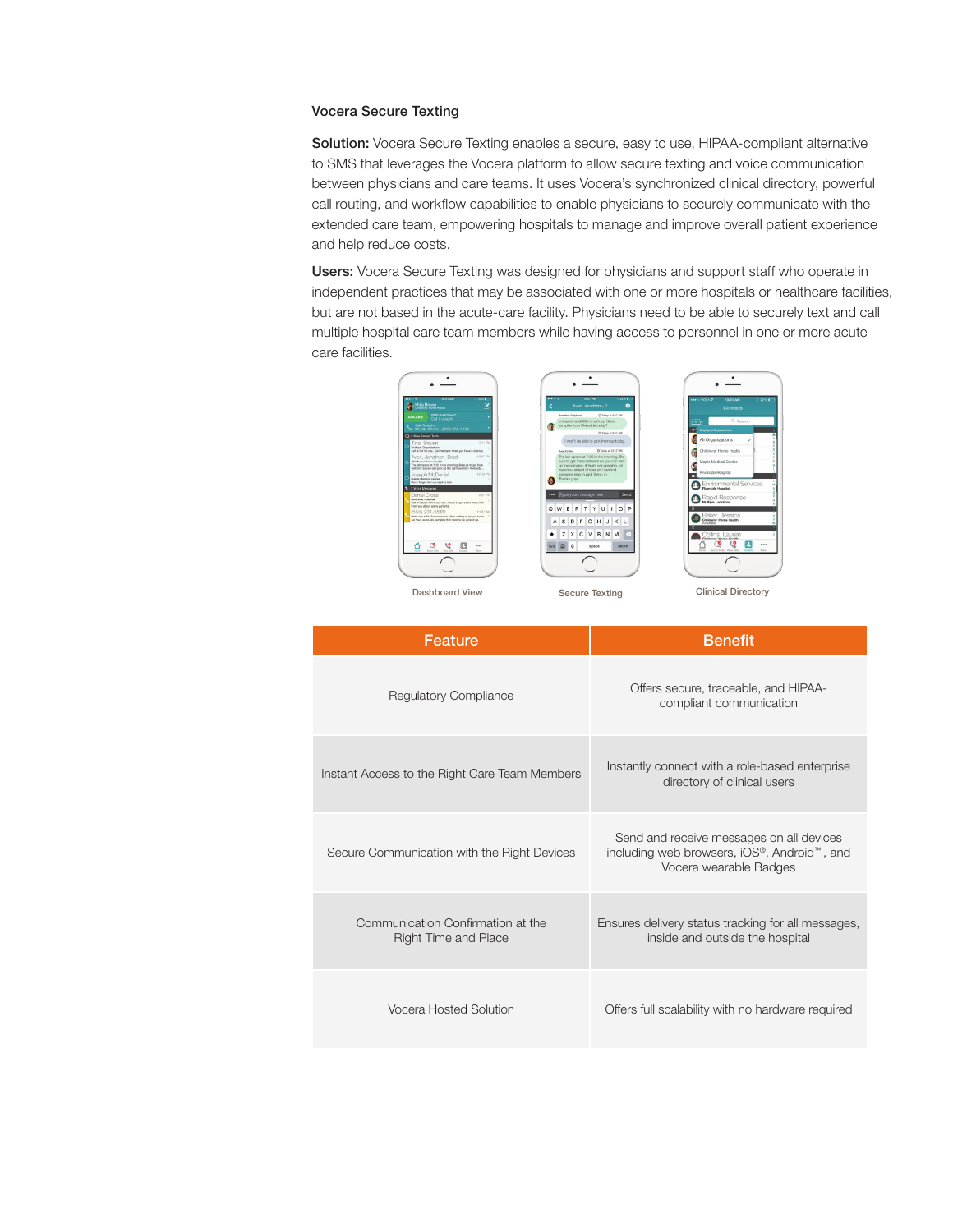### Vocera Collaboration Suite

Solution: The Vocera Collaboration Suite provides a seamless user experience, combining high quality voice, HIPAA-compliant enterprise messaging, clinical integrations, and alerting into one secure and easy-to-use smartphone application. Instantly connecting teams inside and outside the hospital, Vocera Collaboration Suite improves patient safety, staff productivity, and satisfaction. Vocera offers a choice of end user devices to ensure the continuous flow of critical communications. For employees who rely on smartphones or enterprise communications devices, Vocera Collaboration Suite offers the convenience of voice technology with the security to text critical data. It also extends workflows by providing a host of clinical integrations that provide a variety of alerts and alarms on the Vocera Collaboration Suite client.

Users: Vocera Collaboration Suite was designed for hospital-based providers and personnel. These users need access to secure messaging and voice communication workflows. Vocera Collaboration Suite provides the ability to access all users within the acute care facility's directory, the Vocera clinical directory, and clinical data from integrations while inside or outside of the hospital.





Ω



| Feature                               | <b>Benefit</b>                                                                                                                                                                                                |
|---------------------------------------|---------------------------------------------------------------------------------------------------------------------------------------------------------------------------------------------------------------|
| <b>HIPAA Compliant Text Messaging</b> | Secure, traceable, HIPAA compliant texting<br>between Vocera Secure Texting and<br>Vocera Collaboration Suite apps                                                                                            |
| Directory of Clinical Users           | Hospital directory of all users including clinical<br>users and support staff as well as the Vocera<br>clinical directory. Includes Vocera Staff<br>Assignment and Synchronization with EHRs                  |
| Integrated Communications             | Seamless communication between Vocera<br>wearable Badges and smartphone applications<br>including call by name and call by role<br>capabilities. High quality VoIP calls including<br>hands-free capabilities |
| <b>Communication Preferences</b>      | Ability to set call groups, hunt-groups, voice<br>workflows, escalations, and routing based on<br>availability, presence, and device type                                                                     |
| <b>Clinical System Integrations</b>   | Integration to Clinical Systems including EHRs,<br>Nurse Call, and Patient Monitoring                                                                                                                         |
| <b>Clinical Workflows</b>             | Alerts, Escalations from EHRs, Nurse Call,<br>Patient Monitoring, other clinical systems.<br>Includes integration with EHR mobile and<br>desktop apps                                                         |
|                                       |                                                                                                                                                                                                               |